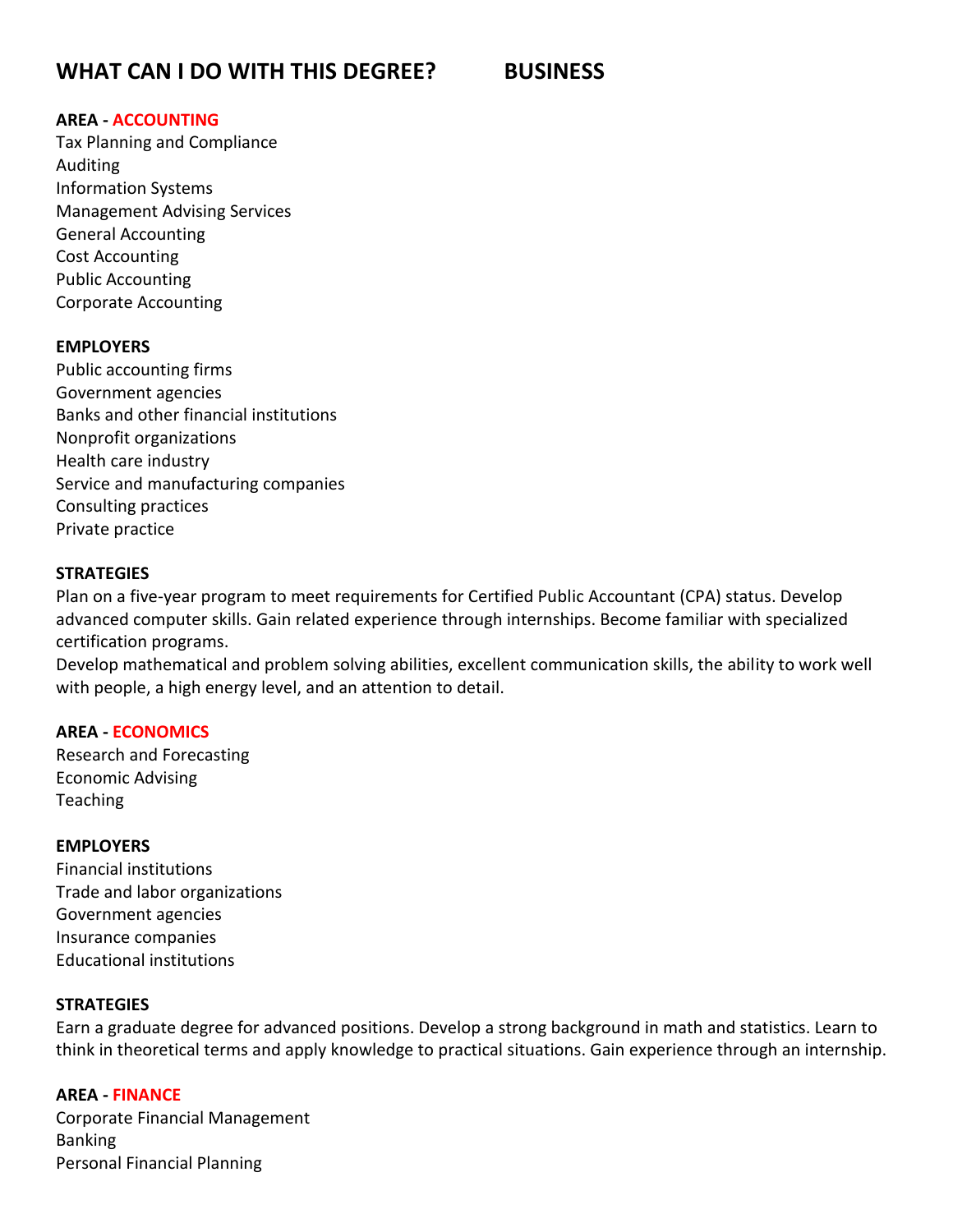Real Estate Insurance Money Management Investment Banking

### **EMPLOYERS**

Banks and other financial institutions Financial planning agencies Insurance companies Real estate brokers or agencies Government agencies Corporations

# **STRATEGIES**

Take additional courses in math, statistics, and accounting to develop strong quantitative skills. Develop strong interpersonal and communication skills. Cultivate an eye for detail. Gain experience through internships or summer and part-time positions. Join student professional associations in the field of finance.

#### **AREA - GENERAL BUSINESS**

Management Sales Marketing Insurance: Sales, Claims, and Underwriting Banking Human Resources

#### **EMPLOYERS**

Retail stores Hotels and restaurants Banks and other financial institutions Insurance companies Government agencies Nonprofit organizations Self-employment

# **STRATEGIES**

Gain leadership experience through participation in student organizations. Get hands-on experience in area of interest through part-time and summer jobs or internships. Develop a career direction and convey area of interest to employers.

#### **AREA - MANAGEMENT**

General Management Human Resources Office Systems Operations Production Management Quality Control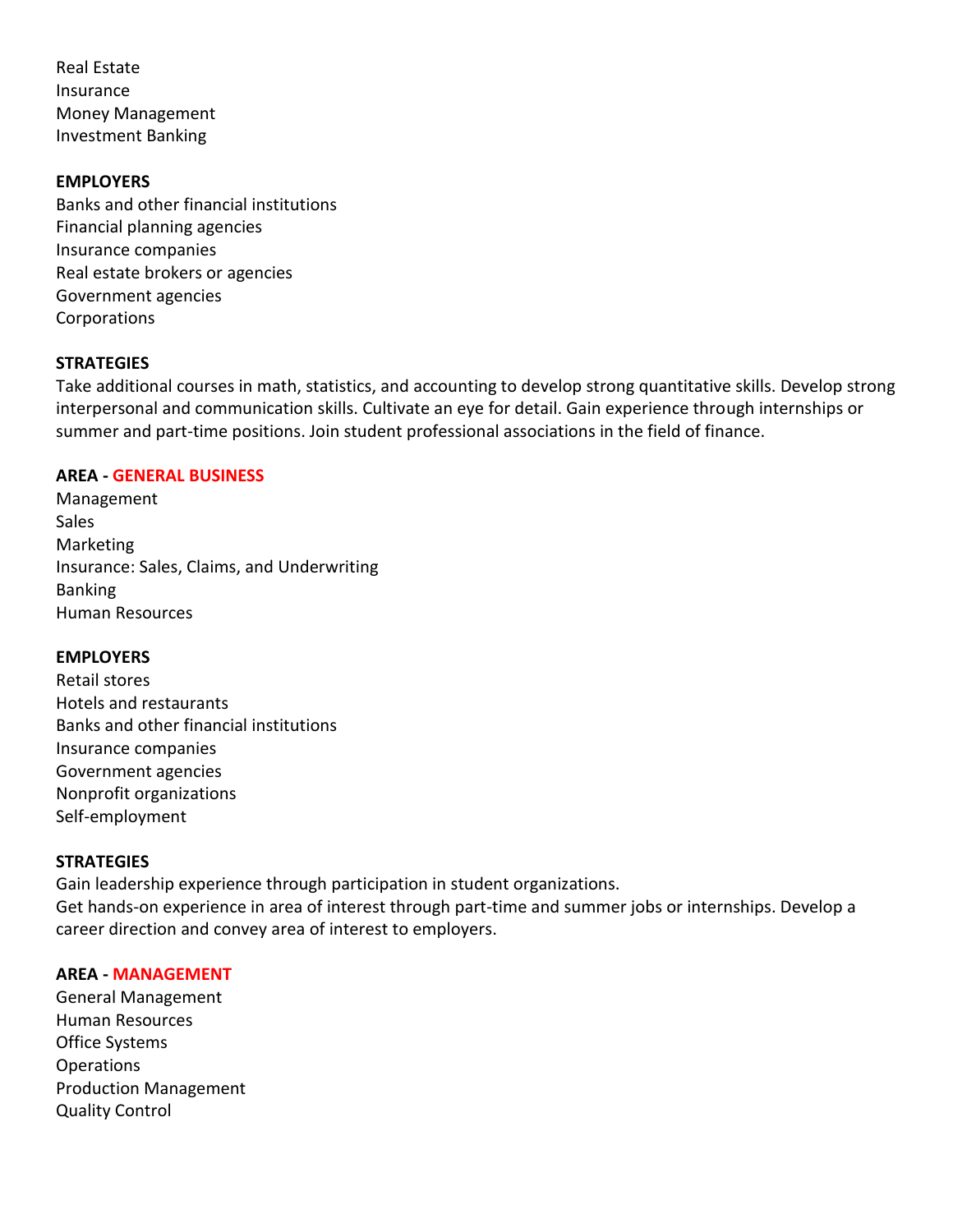# **EMPLOYERS**

Retail and other service industries Manufacturing firms Government agencies Nonprofit organizations Banks and other financial institutions Hotels and restaurants Health care industry

# **STRATEGIES**

Develop strong interpersonal and communication skills. Obtain leadership roles in student organizations. Get related experience in area of interest through internships or part-time and summer jobs. Build competency in statistics and computer systems for operations management.

# **AREA - MARKETING**

Sales Customer Relations Purchasing/Procurement Retail Banking Market Research Brand/Product Management

# **EMPLOYERS**

Profit and nonprofit organizations Product and service organizations Manufacturers Financial companies Insurance companies Print and electronic media Retail industry Consulting firms

# **STRATEGIES**

Obtain sales experience through jobs and internships. Develop excellent communication and interpersonal skills. Demonstrate a high energy level. Get leadership experience. Obtain an MBA for most brand management, consulting, and research opportunities.

# **AREA - STATISTICS**

Analysis/Research Quality Assurance Actuarial Science

**EMPLOYERS** Government agencies Banks and other financial institutions Health care industry Manufacturers